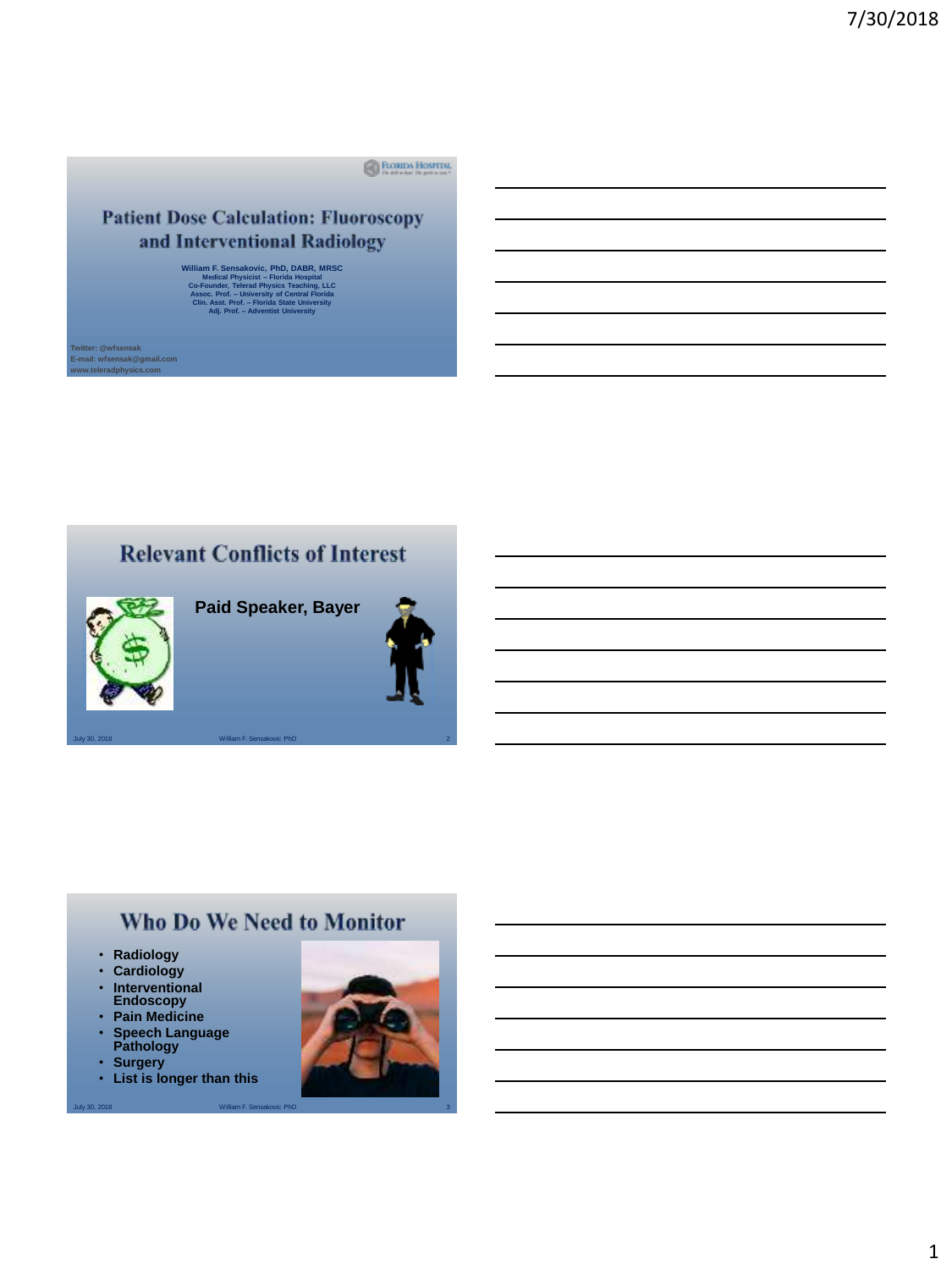| <b>Effect</b>               | <b>Threshold</b> | <b>Onset</b>   |
|-----------------------------|------------------|----------------|
| <b>Transient Erythema</b>   | 2 Gy             | <b>Hours</b>   |
| <b>Temporary Epilation</b>  | 3 Gy             | 3 Weeks        |
| <b>Main Erythema</b>        | 6 Gy             | 10 Days        |
| <b>Permanent Epilation</b>  | 7 Gy             | 3 Weeks        |
| <b>Dry Desquamation</b>     | 10 Gy            | <b>4 Weeks</b> |
| <b>Invasive Fibrosis</b>    | 10 Gy            |                |
| <b>Dermal Atrophy</b>       | 11 Gy            | > 14 Weeks     |
| <b>Telangiectasis</b>       | 12 Gy            | > 52 Weeks     |
| <b>Moist Desquamation</b>   | 15 Gy            | <b>4 Weeks</b> |
| Late Erythema               | 15 Gy            | 6-10 Weeks     |
| <b>Dermal Necrosis</b>      | 18 Gy            | > 10 Weeks     |
| <b>Secondary Ulceration</b> | 20 Gy            | > 6 Weeks      |

# **Radionecrosis of Skin and Bone**

July 30, 2018 William F. Sensakovic PhD 5

- **Stent** – **22 min fluoro time**
- **6 mo later failed recanalization** – **47 min fluoro time**
- **2 d later implanted two more stents**
	- **78 min fluoro time**



# **Pediatric Skin**

- **"Not significantly more radiosensitive than adults."** 
	- **UNSCEAR 2013 Vol.2 Anx.B**
- **More sensitive for epilation**
- **Less sensitive to moist desquamation**

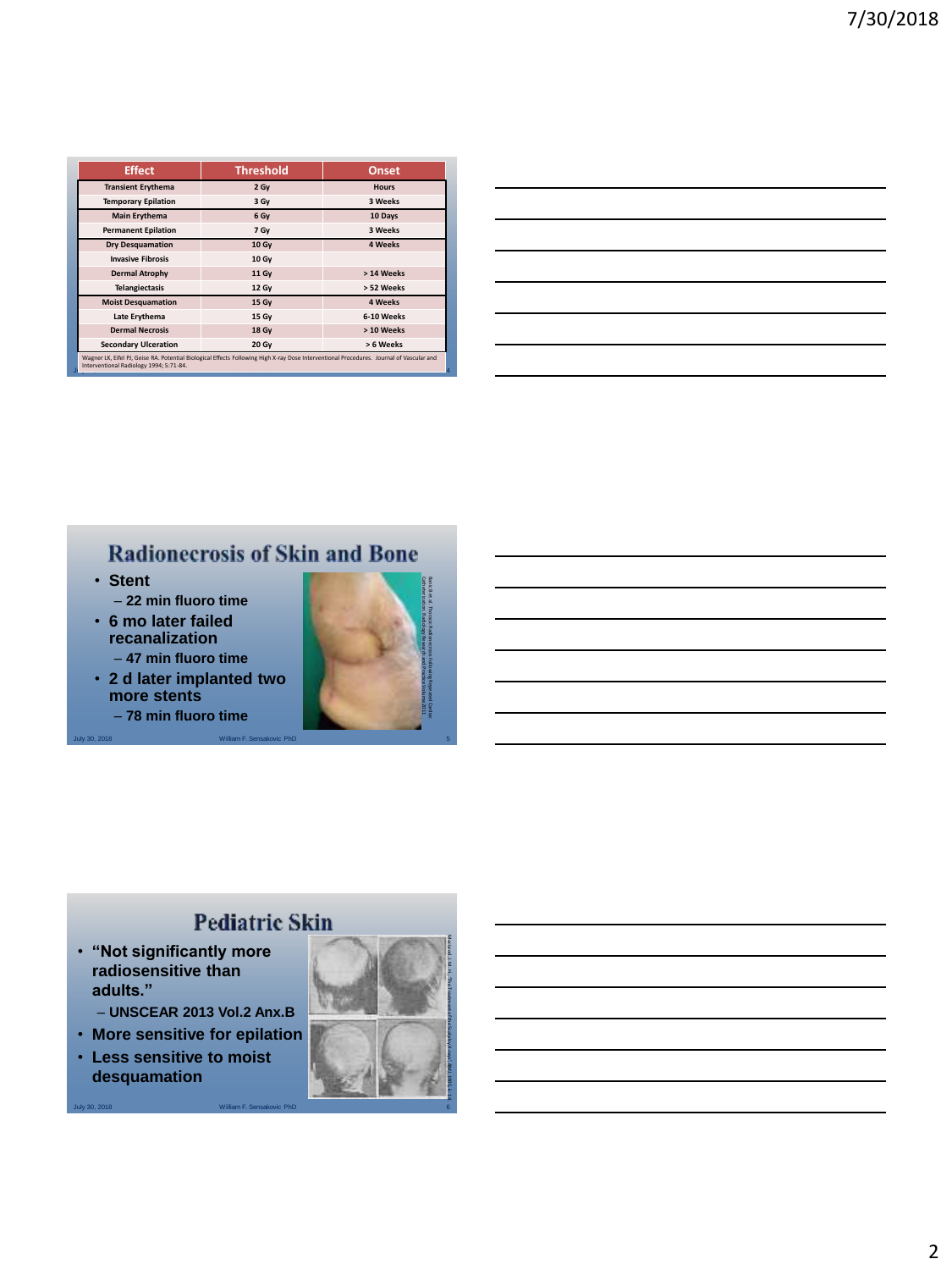## When to Follow Up

July 30, 2018 William F. Sensakovic PhD 7

interv Radiol 2009; 20:S263-S273.

- **We don't have peak skin dose** – **More on this later**
- **Currently have dose index cutoffs instead**

| hresholds for Patient Follow-up     |                          |
|-------------------------------------|--------------------------|
| Paramoter                           | Threshold                |
| Peak skin dose (PSD)                | yGan 000.E               |
| Reference point air<br>kurtria (K.) | Vi.Nn 000.2              |
| Karma-area-product                  | 500 Gy · cm <sup>2</sup> |
| Thursday                            | fr0 min                  |

## "Dose" Indices

Quality to #145: Radiology: Exposure Date or Time Reported for Procedures Using Fluorescopy - National Quality Strategy Demain: Patient Safety

The motive of the system of the state of the state of the state of the state of the state of the state of the state of the state of the state of the state of the state of the state of the state of the state of the state of

in Pirth pa exposure million strade). If

July 30, 2018 William F. Sensakovic PhD 8

Fluoroscopy Time, Runs, & Spots  $\ddot{\circ}$ **Chida K et al. AJR 2006;186:774-778**• **Fluoroscopy Time** E 120 – **In DICOM Header?** 100  $\alpha$ **PH**  $\circ$ o  $\bullet$ • **Runs** aspeasease  $\alpha$  $-60$ – **All Sent?** • **Photospots/Spots Ad** – **All Sent?**  $\ddot{\mathbf{0}}$ 1,000 2,000 3,000 4,000 5,000 Maximum Skin Dose (mGy)

July 30, 2018 William F. Sensakovic PhD

3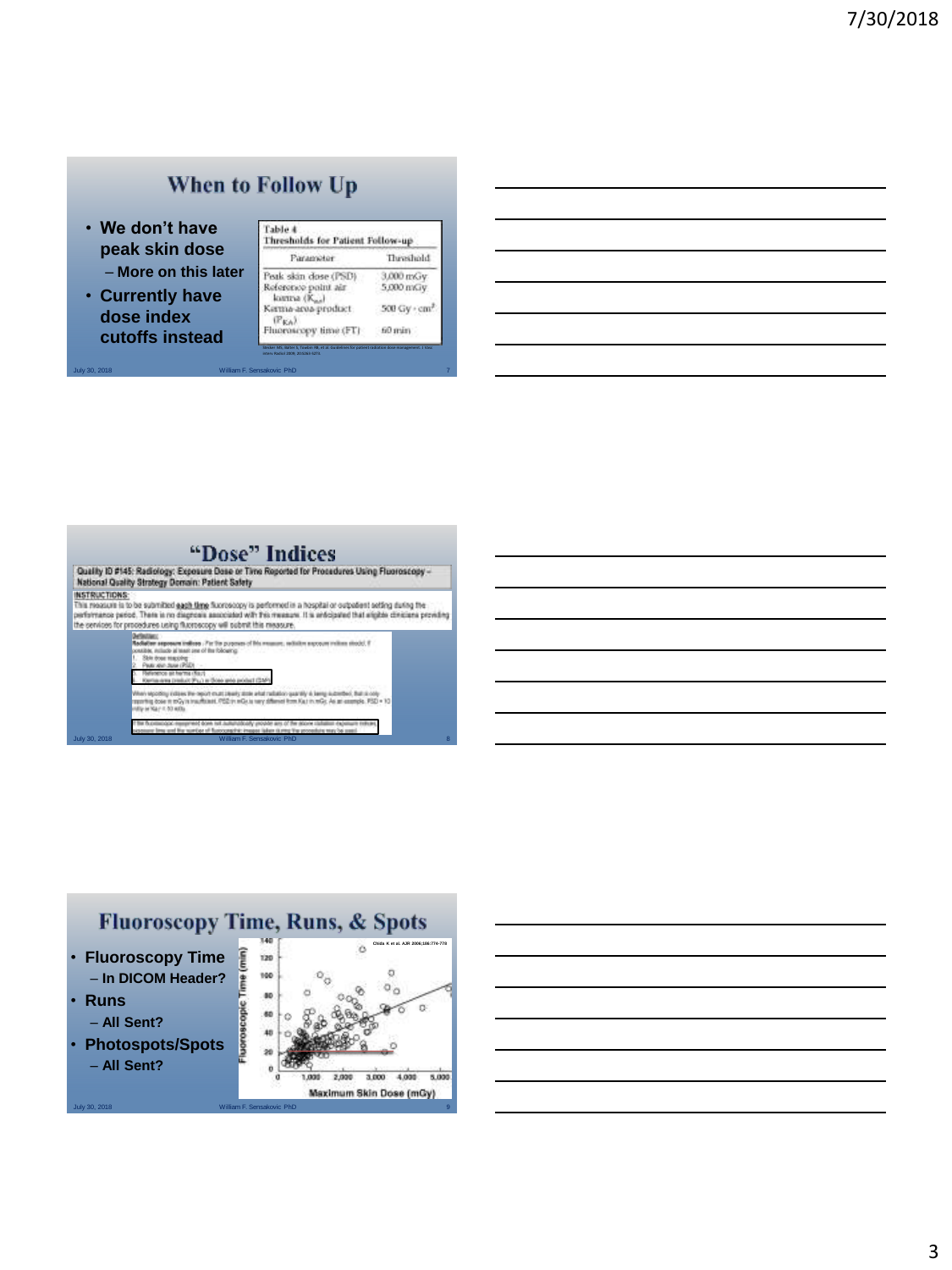#### **Relative Dose Rule-of-Thumb**

- **1 min of Cine = 10 min of fluoroscopy**
- **1 min of DSA = 30 min of fluoroscopy**
- **Your mileage may vary**





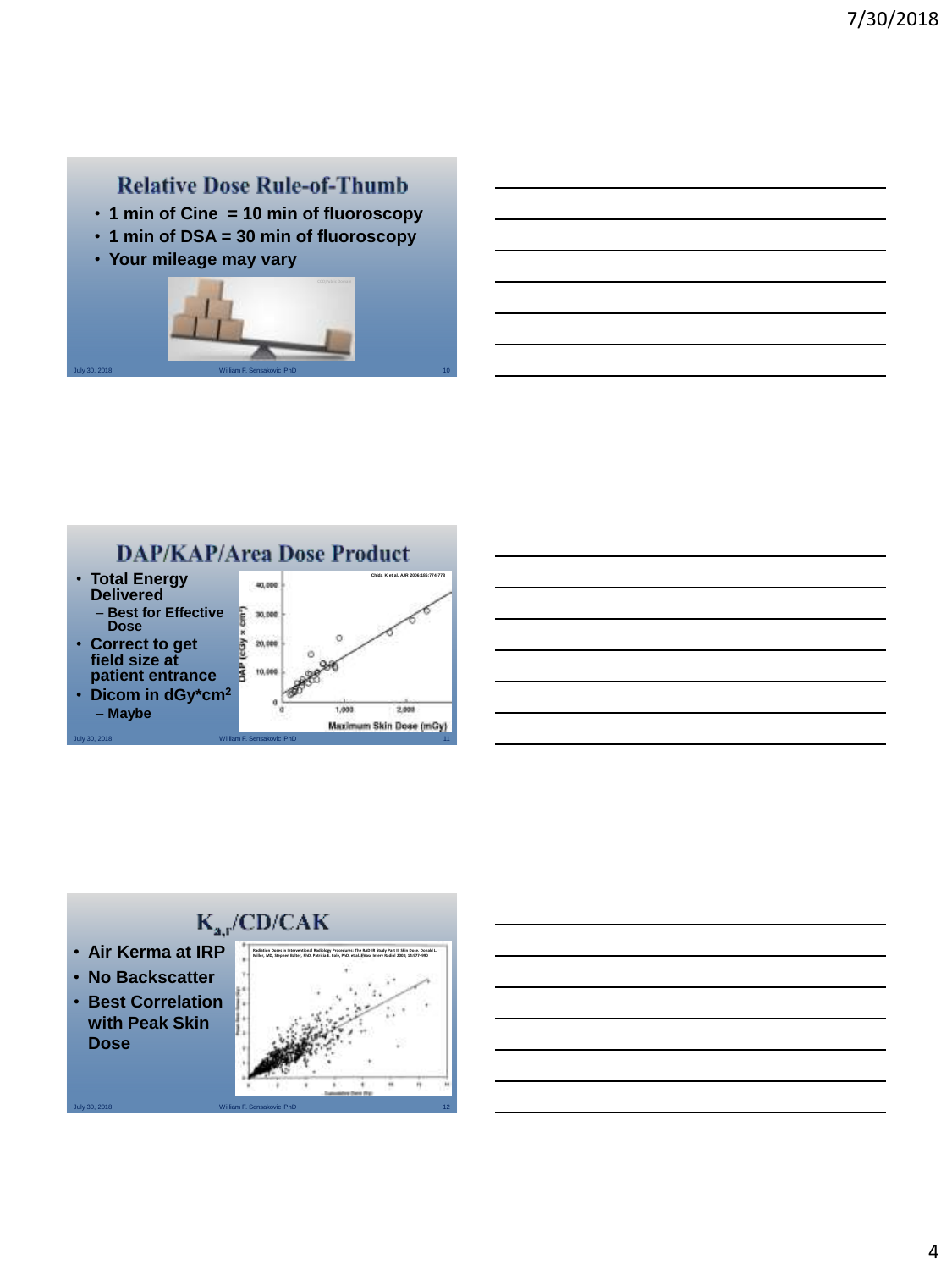

#### **Dose Report Sheets**

- **Several automated and semi-automated methods currently under construction**
- **Tedious to try to do it all by hand**

| y Radiation Dose Report |
|-------------------------|
|                         |
| r)                      |
|                         |
|                         |
|                         |
|                         |
|                         |
|                         |
|                         |
|                         |
|                         |
|                         |
|                         |
|                         |

## **Relevant DICOM Tags**

- **DICOM compliance is the Wild West for IR/Fluoroscopy**
- **Information missing or wrong**
	- **Especially outside radiology/cardiology**

|               | • DICOM compliance        |    |
|---------------|---------------------------|----|
|               | is the Wild West for      |    |
|               | <b>IR/Fluoroscopy</b>     |    |
|               | • Information missing     |    |
| or wrong      |                           |    |
|               | - Especially outside      |    |
|               | radiology/cardiology      |    |
| July 30, 2018 | William F. Sensakovic PhD | 15 |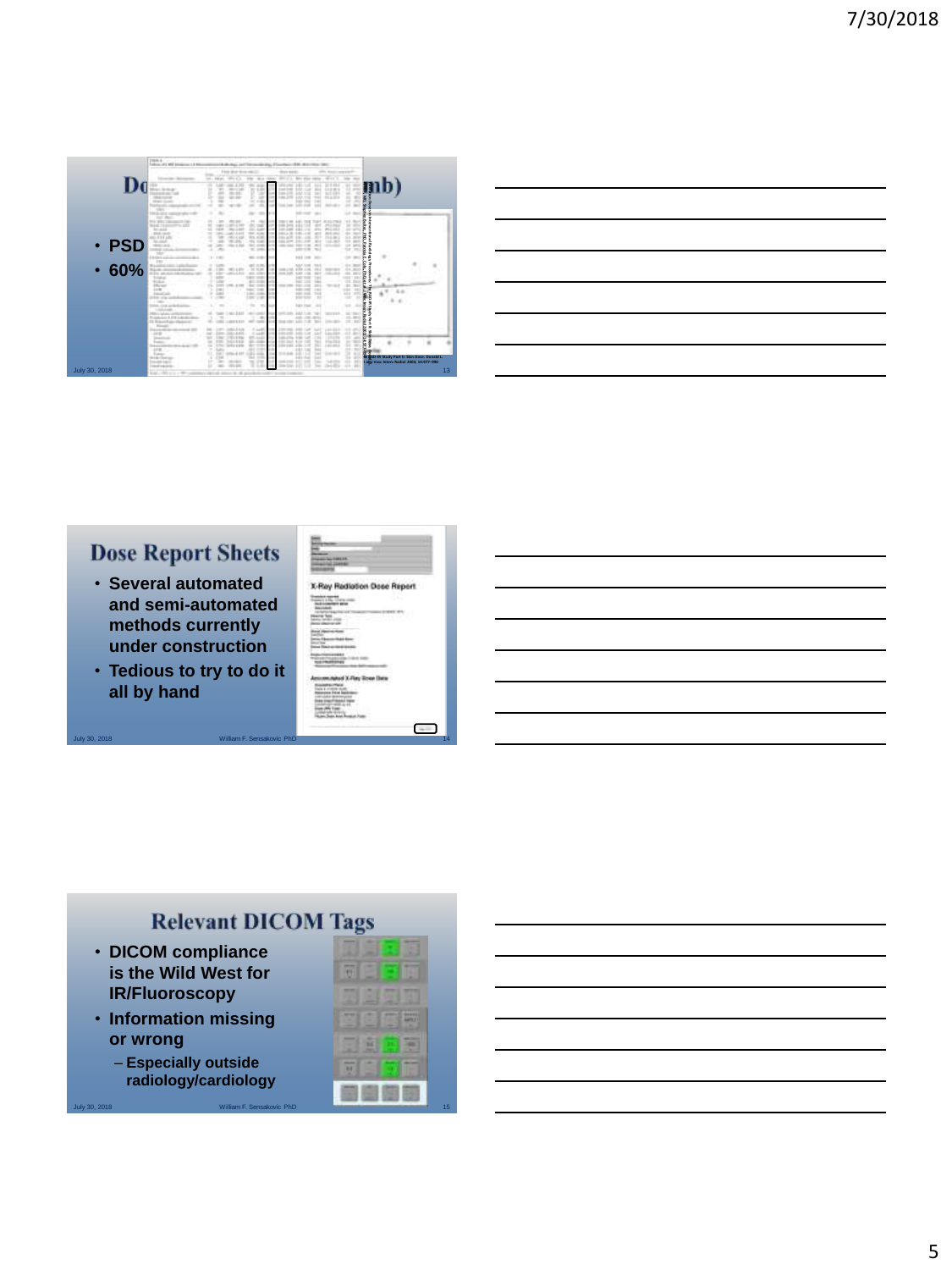

| the control of the control of the control of the control of the control of the control of the control of the control of the control of the control of the control of the control of the control of the control of the control |  |  |
|-------------------------------------------------------------------------------------------------------------------------------------------------------------------------------------------------------------------------------|--|--|
|                                                                                                                                                                                                                               |  |  |
|                                                                                                                                                                                                                               |  |  |
|                                                                                                                                                                                                                               |  |  |
|                                                                                                                                                                                                                               |  |  |
|                                                                                                                                                                                                                               |  |  |
| the contract of the contract of the contract of the contract of                                                                                                                                                               |  |  |
|                                                                                                                                                                                                                               |  |  |
|                                                                                                                                                                                                                               |  |  |
|                                                                                                                                                                                                                               |  |  |
|                                                                                                                                                                                                                               |  |  |
|                                                                                                                                                                                                                               |  |  |
|                                                                                                                                                                                                                               |  |  |

300 Line Spreadsheet of what Sends to **Tracking** July 30, 2018 William F. Sensakovic PhD 17

| <b><i>RAILWAY</i></b> |                                                                                                                                                                                                |  | ã                |       |               |
|-----------------------|------------------------------------------------------------------------------------------------------------------------------------------------------------------------------------------------|--|------------------|-------|---------------|
|                       |                                                                                                                                                                                                |  |                  |       |               |
|                       |                                                                                                                                                                                                |  |                  | $-11$ | 19.10<br>7.45 |
|                       | Struelens L., Bacher K., Zankl M. (2009) Dose-Area-Product to<br>Effective Dose in Interventional Cardiology and Radiology. In: Dössel                                                         |  | é                |       |               |
|                       | O., Schlegel W.C. (eds) World Congress on Medical Physics and<br>Biomedical Engineering, September 7 - 12, 2009, Munich, Germany.<br>IFMBE Proceedings, vol 25/3. Springer, Berlin, Heidelberg |  | of <sub>co</sub> |       |               |
| Aug:82(981):748-55.   | KARAMBATSAKIDOU A, et al. Effective dose conversion factors in<br>paediatric interventional cardiology, Br J Radiol, 2009                                                                      |  |                  |       |               |

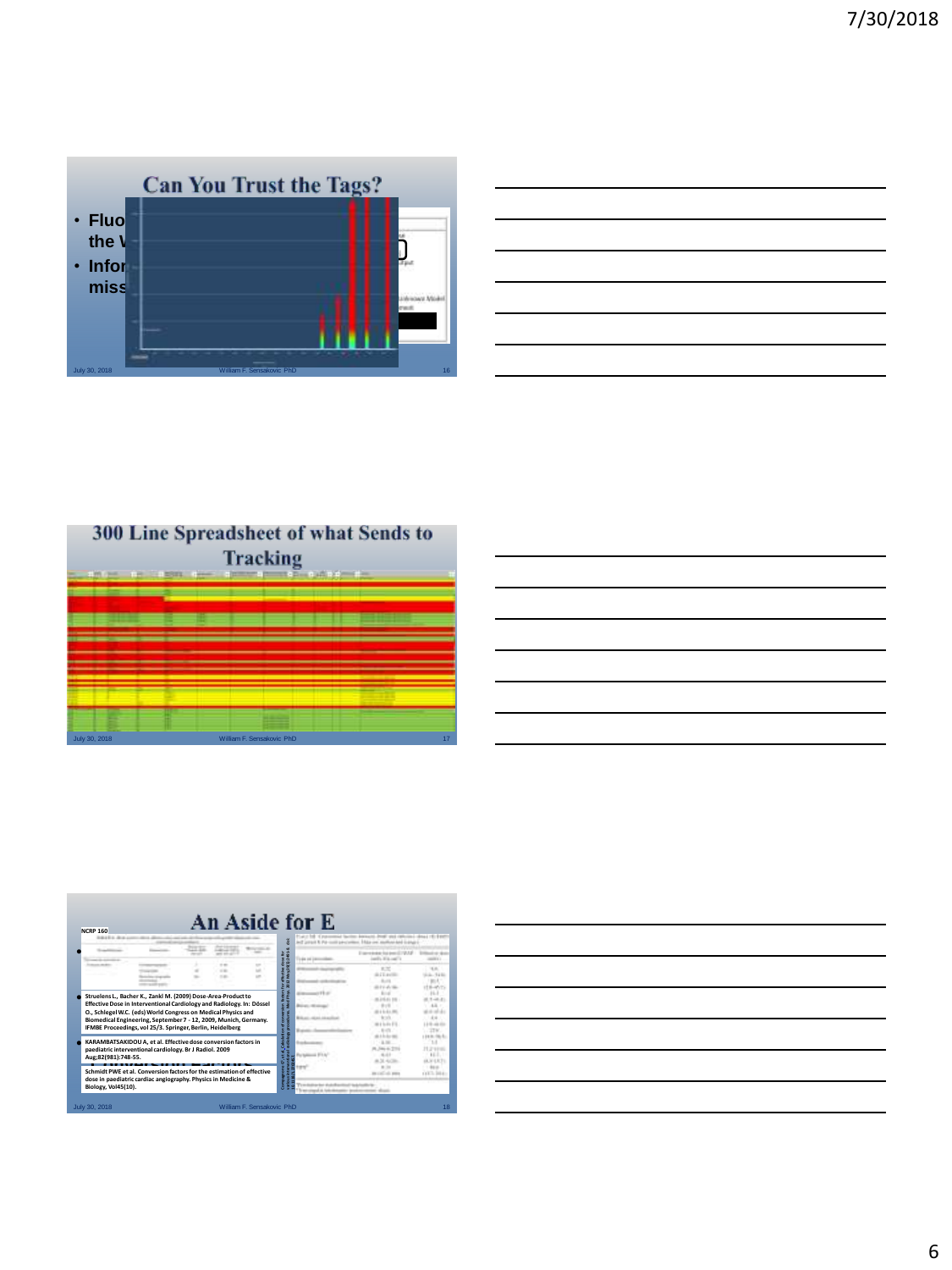







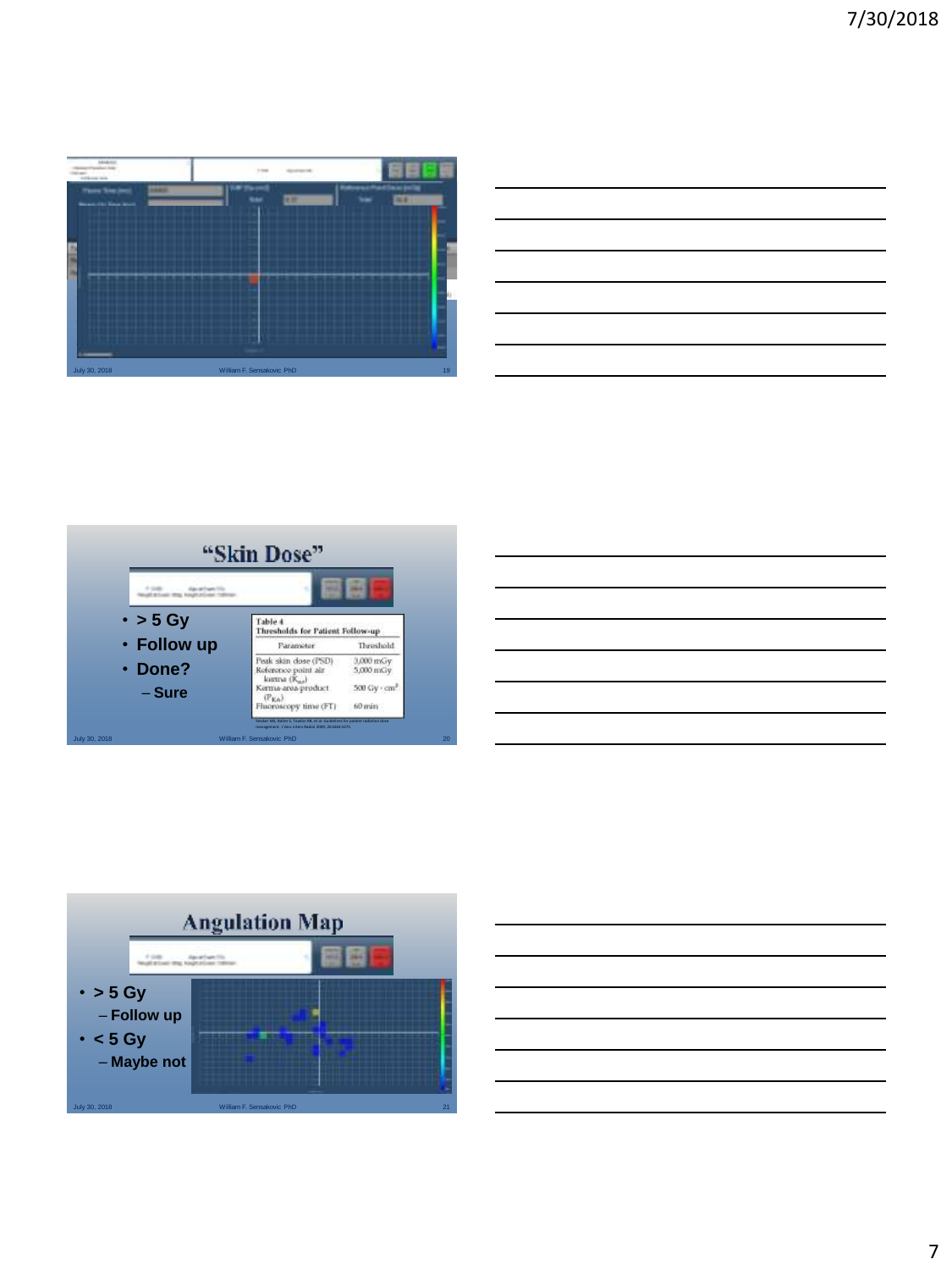## **Assumptions**

- **Backscatter**
- **Backscatter from patient** • **Air Kerma**
	- **Patient position relative to IRP**
- **Display vs. Measured Attenuation/Forward Scatter**
- **Table and pad**

July 30, 2018 William F. Sensakovic PhD

• **Air to Tissue Conversion** • **Geometry**



### Geometry • **IRP** – **15 cm from iso towards tube** • **. . . most of the time** – **30 cm thick and set at**   $\bullet$ **isocenter**

## Geometry

July 30, 2018 William F. Sensakovic PhD 24

 $\bullet$ 

- **Correct for real skin position**
	- **Inverse square**
- **Where is the skin position?**
	- **Table position**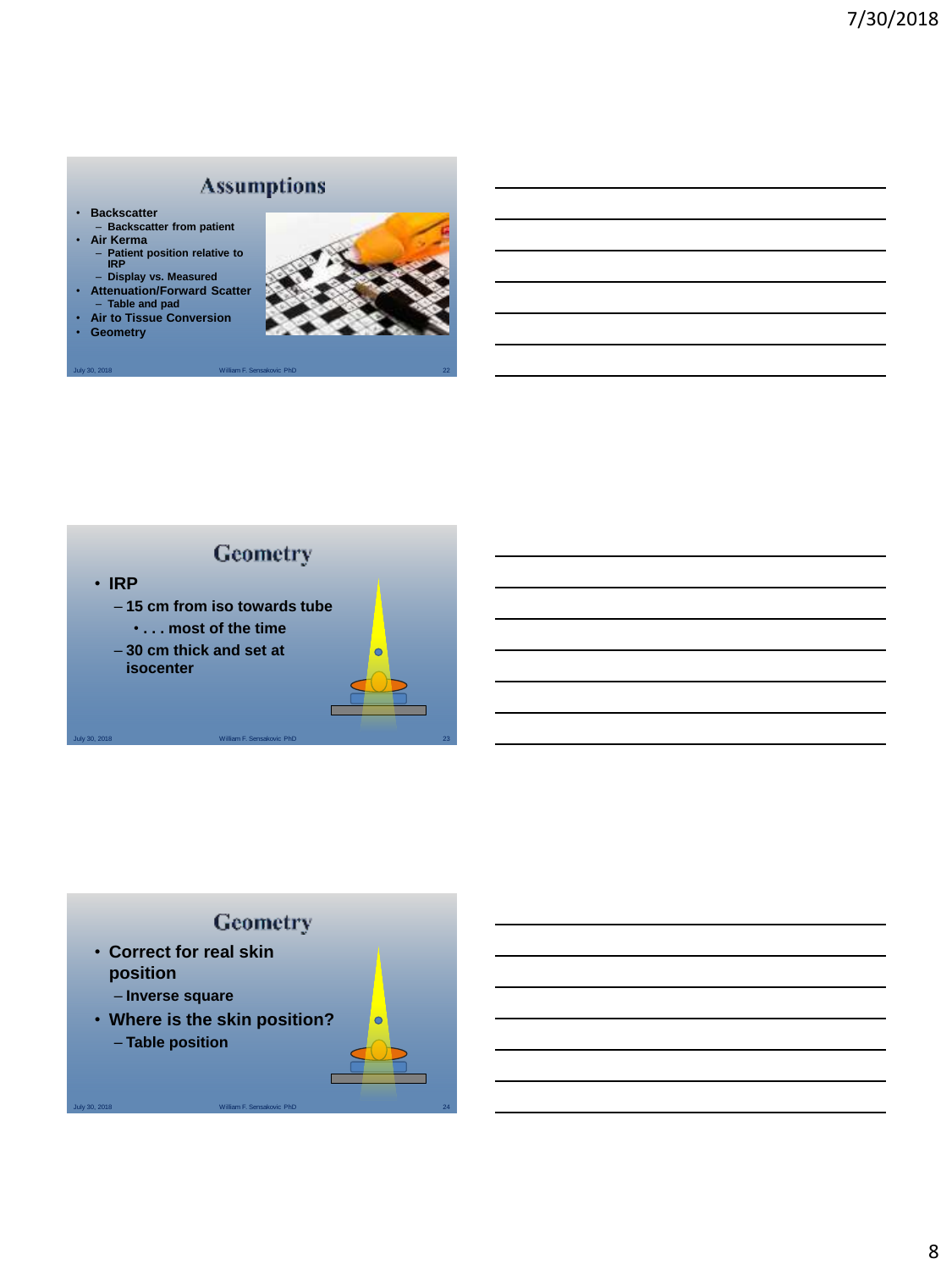## **Table Attenuation/Forward Scatter**

- **0.6 to 0.8 CF** – **Measured?**
- **Forward Scatter** – **1.05 – 1.09**

Vilyan, S., Xiong, Z., Guo, C., Troville, J., Islam, N., Rudin, S., &<br>Biednarek, D. R. (2018). Calculation of Forward Scatter Dose<br>Distribution at the skin entrance from the patient table for<br>fluoroscopically guided interv

July 30, 2018 William F. Sensakovic PhD



# **Table Attenuation/Forward Scatter**



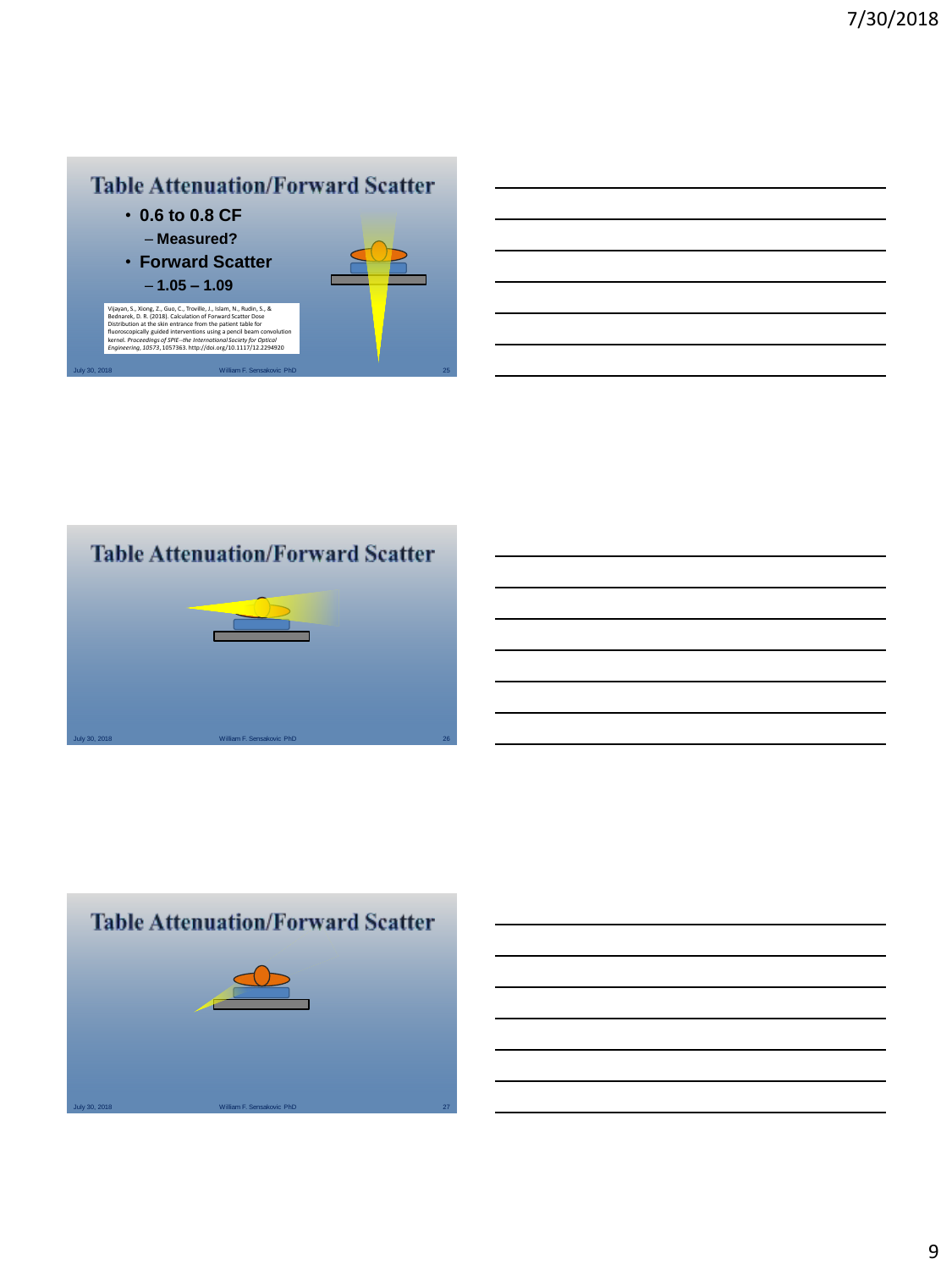





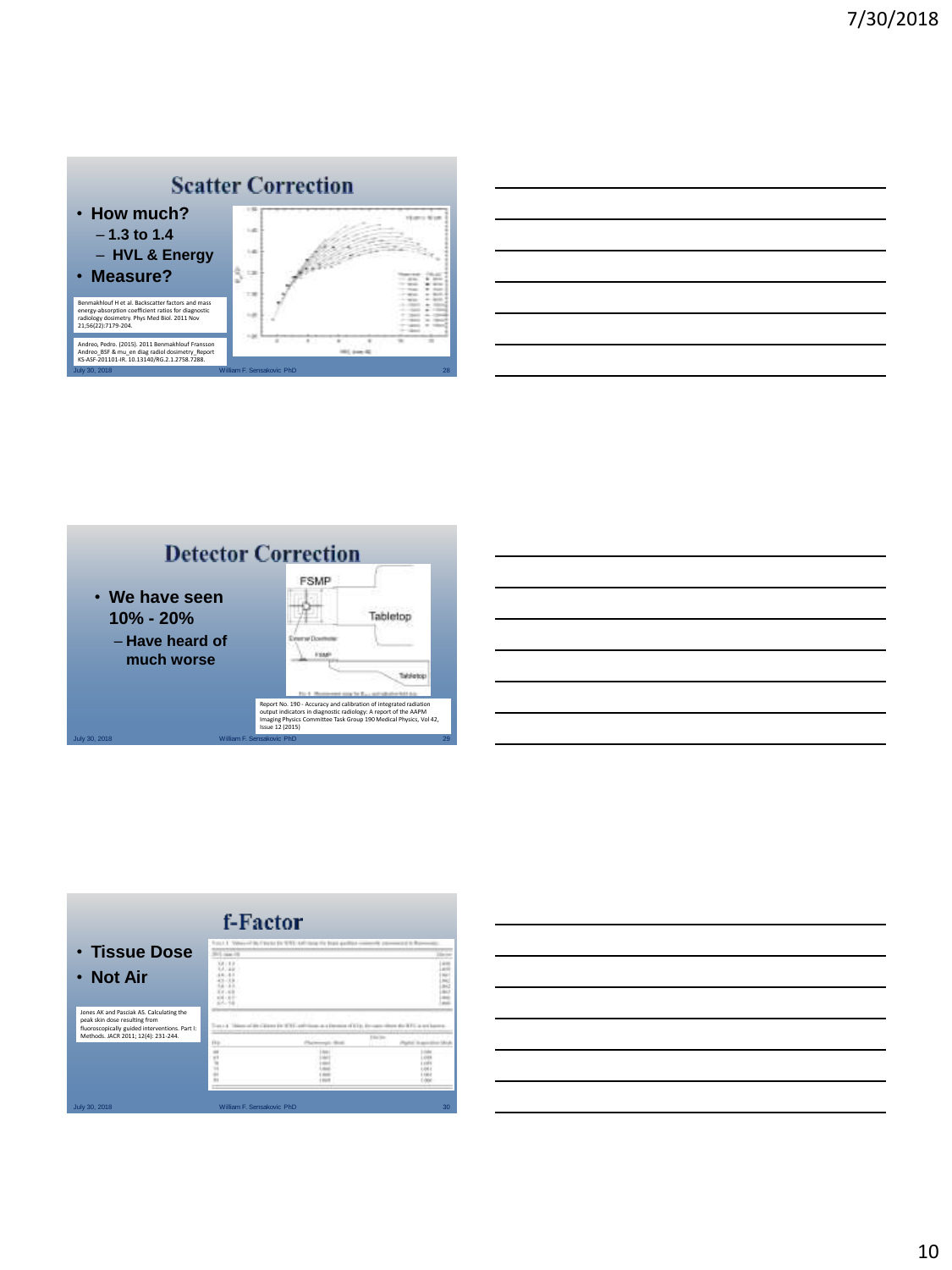## When In Doubt...

- **Put a phantom on the table with a dosimeter and see what you get for similar settings and number of images.**
- **Fill in unknowns with "typical" for a procedure type**

July 30, 2018 William F. Sensakovic PhD 31

## When In Doubt...

July 30, 2018 William F. Sensakovic PhD 32

• **Group similar angles together and use cumulative values if calculating by hand**



### **What We Do Not Know**

- **Wedges and compensation filters are likely not accounted for**
- **Lateral and longitudinal patient table motion not accounted for**
- **Patient motion not accounted for**
- **Heal effect not accounted for**

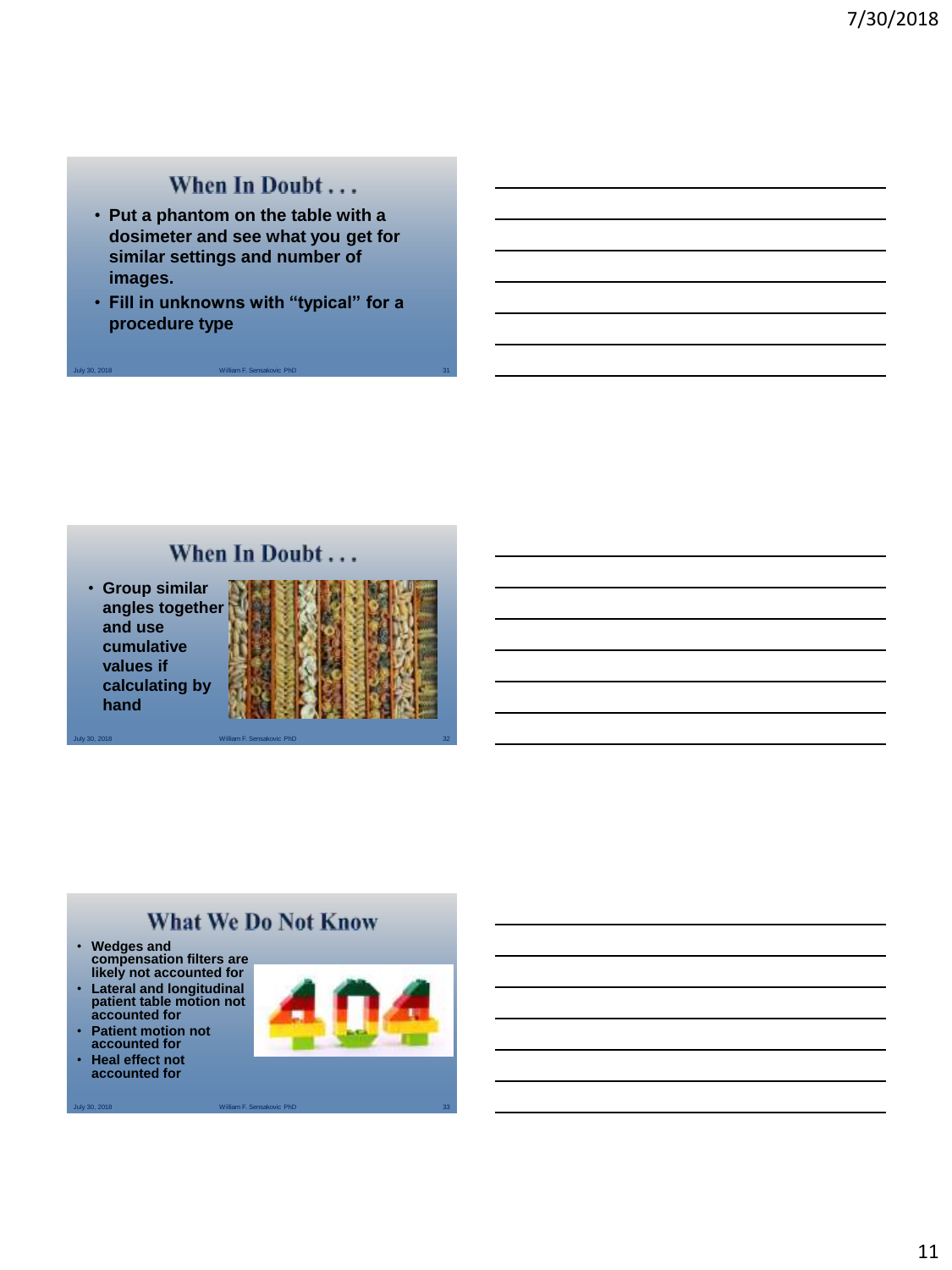## **What We Do Not Know**

July 30, 2018 William F. Sensakovic PhD 34

- **Error bars exist on every measurement**
- **Reports likely should include uncertainty**



Measurement of Skin Dose -<br>Sources of Uncertainty

Kenneth A. Felterty, Ph.D.<br>William Pavilicek, Ph.D.<br>Dan Bedrumsk, Ph.D.



# **Old Joint Commission**



36

July 30, 2018 William F. Sensakovic PhD

12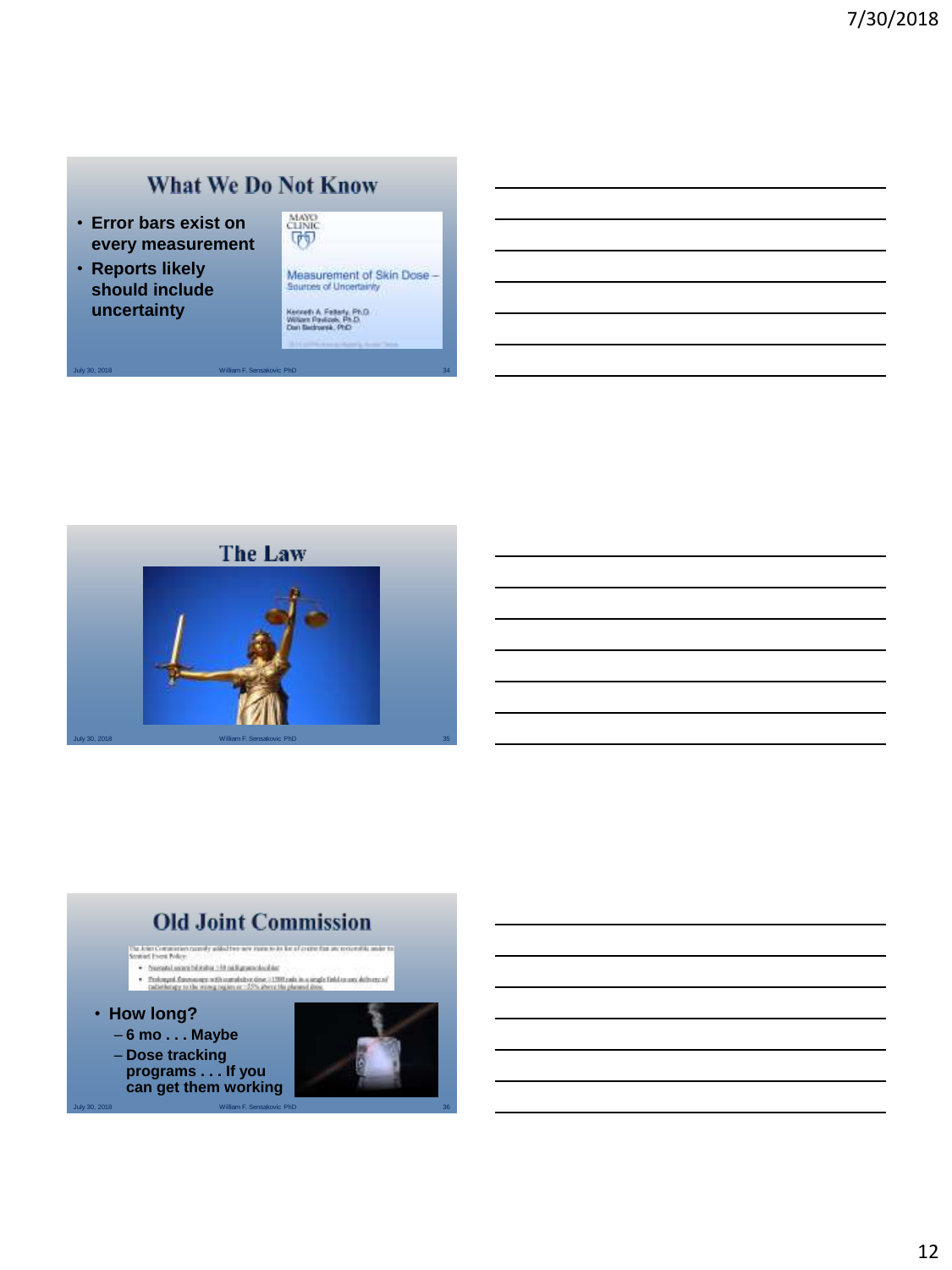# **New Joint Commission**

#### **Ambulatory Buzz**

By Michael Kuloschk, Executive Deecke, Antislatory Hualti Care Information on all things antiquisitory from The Josef Commission

#### . Personal Reg Forders

Provide Fluorascopy Services? You Need to Know About These New Requirements! **MOC2018 J REVIEW** 

July 30, 2018 William F. Sensakovic PhD 37

# **New Joint Commission**

- For experiences that provide the concepts served n, am that is not designer<br>situat, fluorateauxy (litre<br>des format, such se s p
- ń ù. Pá
- **CALLED**

July 30, 2018 William F. Sensakovic PhD 38

# **Internal/Regulatory**

• **21 CFR 803**

July 30, 2018 William F. Sensakovic PhD

- **Report serious injury from a device**
- **Unless it is unlikely to happen again**

of frames (film) when an actual or different that<br>It is himstandscored It denotes in  $p\to\infty$  . Hence, or a top fund to  $\infty$  problem of the  $p$ I have the settle of the country of the settle books of the settle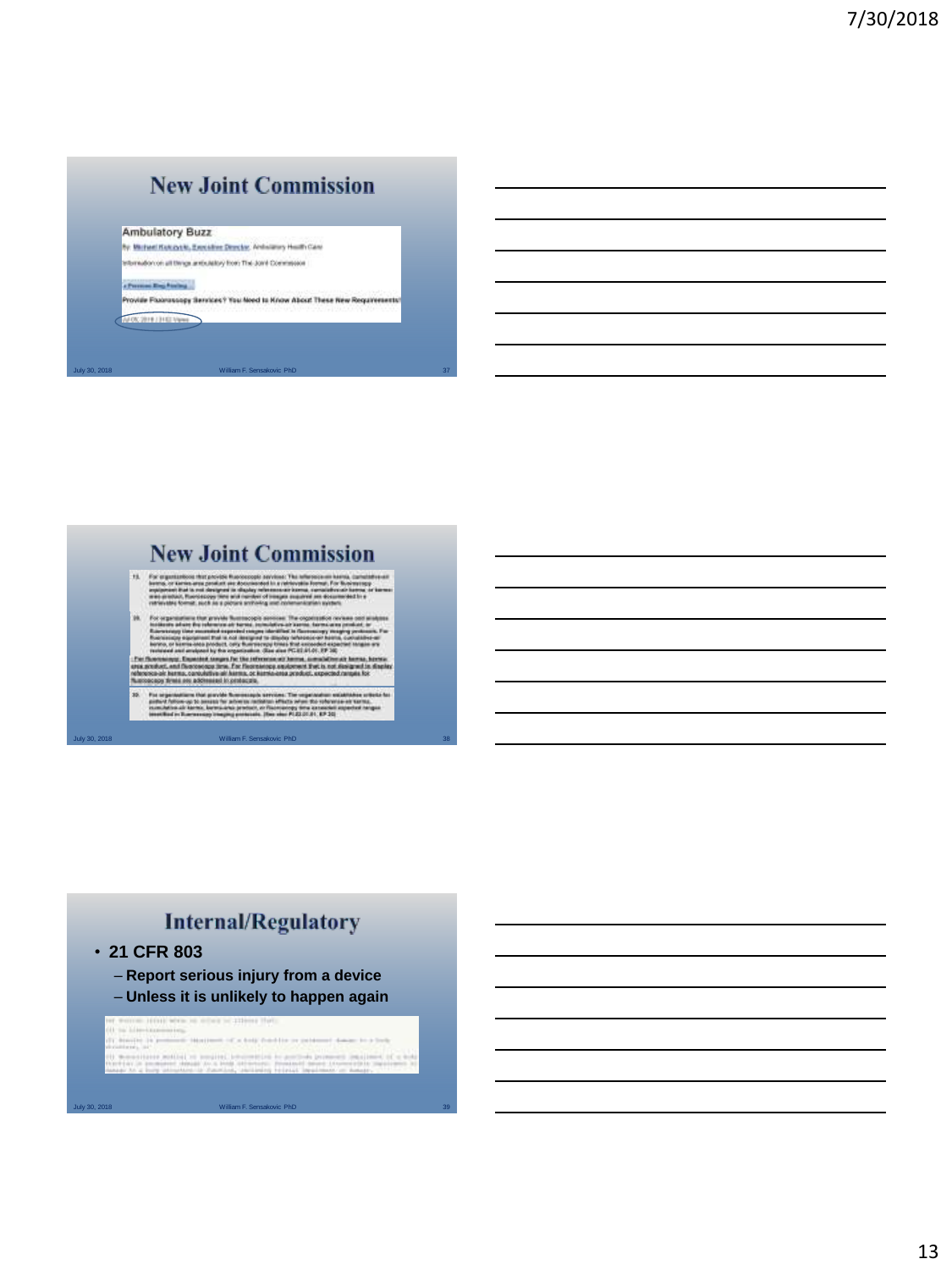

**Par kidn** at also subject the right-top of their distinguistic

- allow a strater producers and environmental contractor
- entradigira del generativo Transportante<br>1980: Para de Santa de Santa de Santa de Santa de Santa de Santa de Santa de Santa de Santa de Santa de Santa<br>1980: Para de Santa de Santa de Santa de Santa de Santa de Santa de San

- $\hat{\Sigma}$  . The differences from a constant temperature, the<br>second correlation . The frame and the following Download space of<br>the model of  $\hat{\Sigma}$  . The frame and formula of the model<br>of  $\hat{\Sigma}$  and  $\hat{\Sigma}$  . The frame an
- 





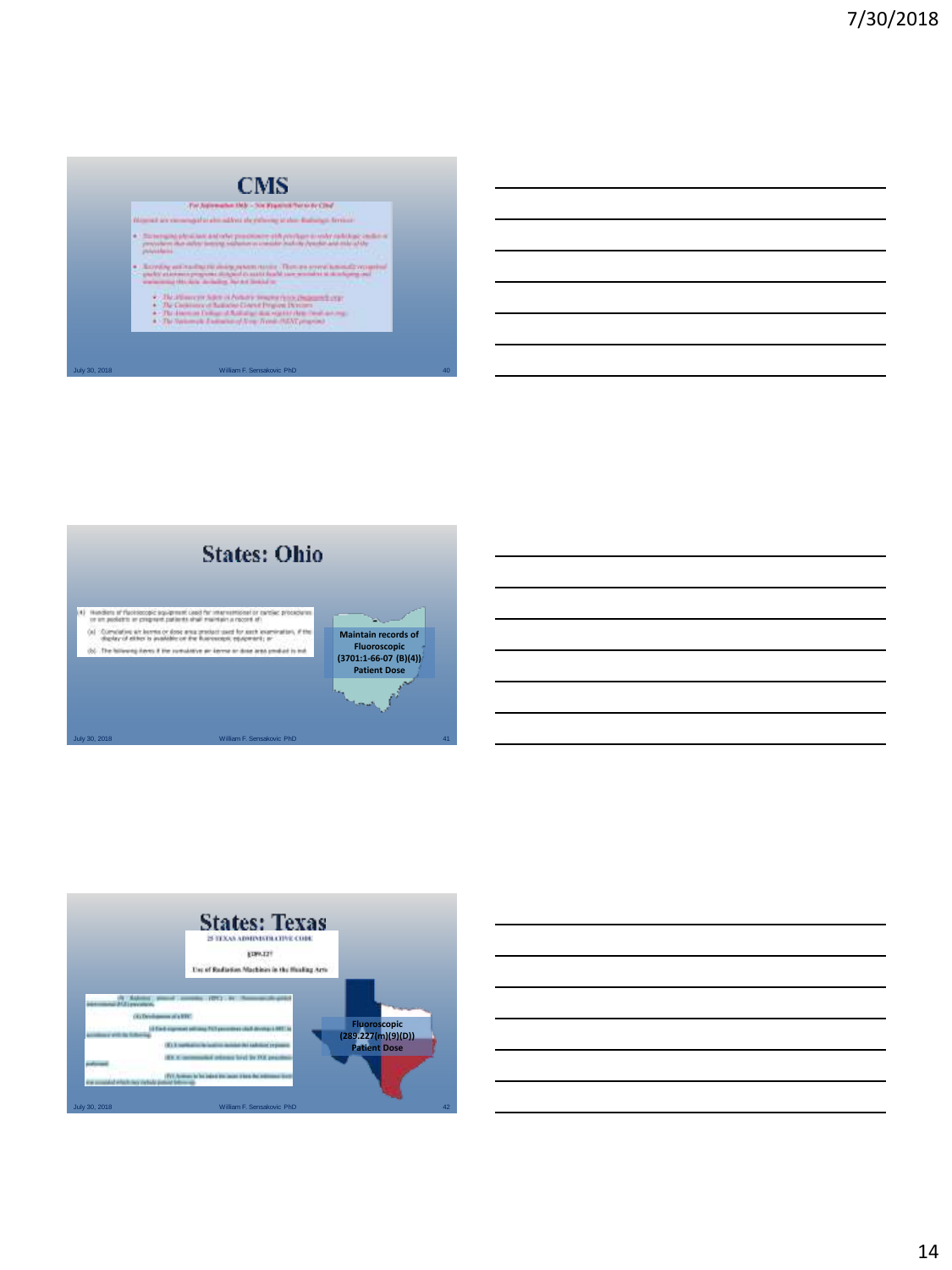#### **Massachusetts**

JULY 30, 2018 William Francisco Controller and the state of the state of the state of the state of the state of the state of the state of the state of the state of the state of the state of the state of the state of the s

Government

**Experience of Television Affairs**<br>Television Health Administration<br>Washington, DC 20431  $\begin{array}{c} \textbf{VHA INNSBGOOR THESE}\\ \textbf{Transmitted Short}\\ \textbf{I} \\ \textbf{M19.6, 2002} \end{array}$ 

TLUMMACOPY SAEKTY

 $\begin{tabular}{lcccc} $a$ & A second and be left: & \textbf{NonREOR} \textbf{overs} \textbf{new} \textbf{new} \textbf{new} \textbf{new} \textbf{new} \textbf{new} \textbf{new} \textbf{new} \textbf{new} \textbf{new} \textbf{new} \textbf{new} \textbf{new} \textbf{new} \textbf{new} \textbf{new} \textbf{new} \textbf{new} \textbf{new} \textbf{new} \textbf{new} \textbf{new} \textbf{new} \textbf{new} \textbf{new} \textbf{new} \textbf{new} \textbf{new} \textbf{new} \textbf{new} \textbf{new}$ 

(1) Searchig of Coupsi is the points. One to buckeouser the two skits does may be a factor of up to 1.4 times the sloploced reference pums as lower.

 $\langle 2\rangle$ Ule of multiple, t-ray hum imples which cannot define to be distributed over multiple proportion takes, the production of the symmetry of the expansion of the symmetry of the symmetry of the symmetry of the symmet

## **Relevant DICOM Tags**

| Tag                 | <b>Description</b>                   | <b>Tag</b>            | Description                  |
|---------------------|--------------------------------------|-----------------------|------------------------------|
| (0018, 0060)        | kVp                                  | (0018, 115E and 9473) | DAP                          |
| (0018, 1110)        | Source-to-Detector Distance          | (0028, 0008)          | Number of Frames             |
| (0018, 1111)        | Source-to-Isocenter Distance         | (0018, 5101)          | <b>View Position</b>         |
| (0018, 1114)        | <b>Magnification Factor</b>          | (0018, 9406)          | <b>Table Position Macro</b>  |
| (0018, 1149)        | <b>Field of View Dimensions</b>      | (0018, 7060)          | <b>Exposure Control Mode</b> |
| (0018, 1150)        | <b>Exposure time</b>                 | (0018, 1162)          | Intensifier Size             |
| (0018, 1151)        | X-Ray Tube Current                   | (0018, 1700-1712)     | Collimator Size and          |
| (0018, 1152)        | Exposure                             |                       | Positions                    |
| (0018, 1155)        | <b>Radiation Setting</b>             | (0018, 1510-1511)     | Primary & Secondary          |
| (0018, 1162)        | <b>Intensifier Size</b>              |                       | Angles                       |
| (0018, 1700-1712)   | <b>Collimator Size and Positions</b> |                       |                              |
| $(0018, 1510-1511)$ | Primary & Secondary Angles           |                       |                              |
|                     |                                      |                       |                              |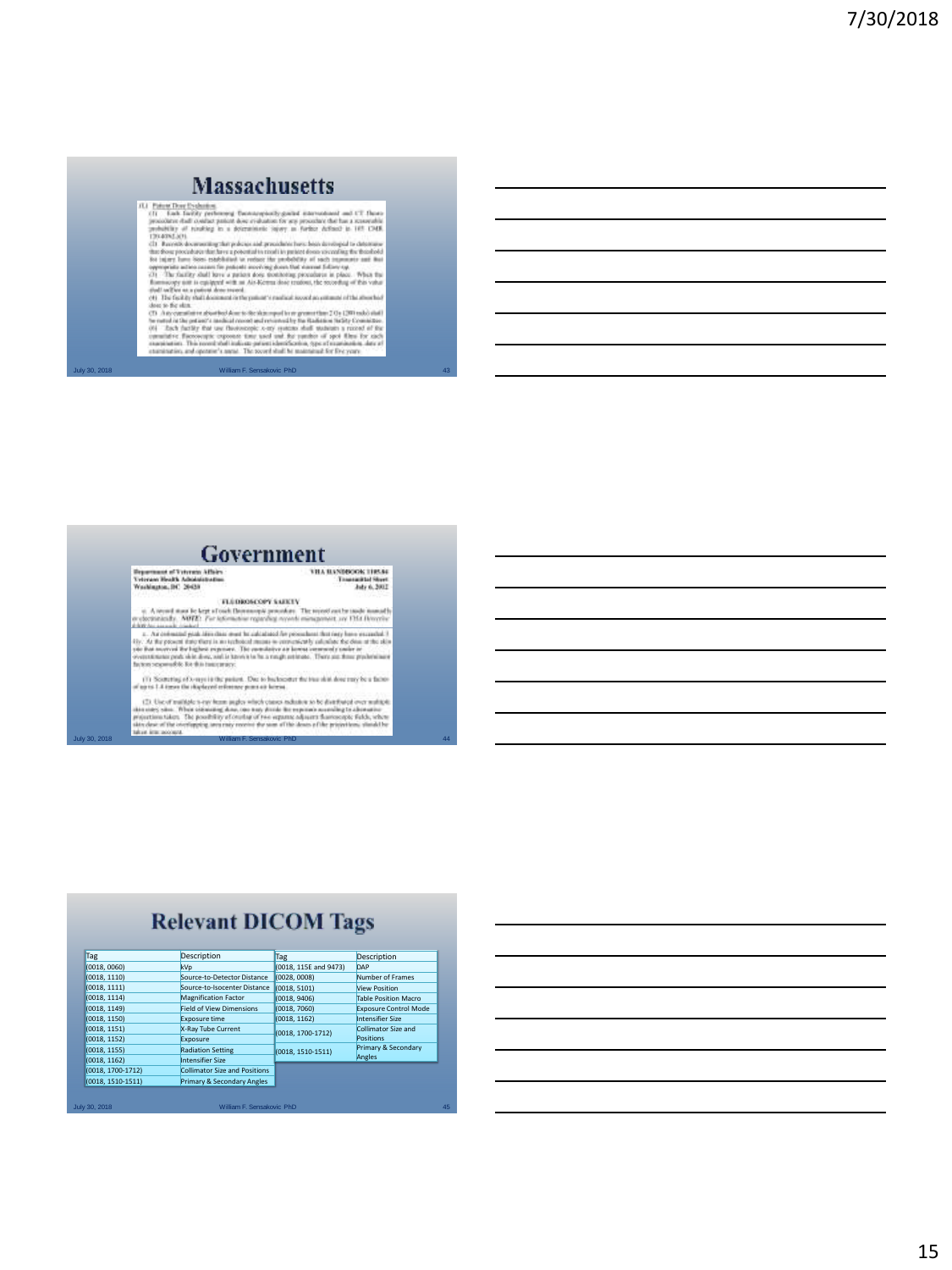#### **References**

- **Stecker MS, Balter S, Towbin RB, et al. Guidelines for patient radiation dose management. J Vasc interv Radiol 2009; 20:S263- S273.**
- Miller DL, Balter S, Cole PE, et al. Radiation Doses in Interventional<br>Radiology Procedures: The RAD-IR Study Part I: Overall Measures of<br>Dose. J Vasc Interv Radiol 2003; 14:977–990.<br>Radiology Procedures: The RAD-IR Stud
- 
- 
- July 30, 2018 William F. Sensakovic PhD 46 • **Jones AK and Pasciak AS. Calculating the peak skin dose resulting from sluoroscopically guided interventions. Part II: Methods. JACR 2011; 13(1): 174-186.**

# **Cite This Talk/Handout**

**Sensakovic, WF. MO-K-207-3: Fluoroscopy Dose Calculations. 60th Annual Meeting of the AAPM, Nashville, TN July 29-August 2, 2018.**